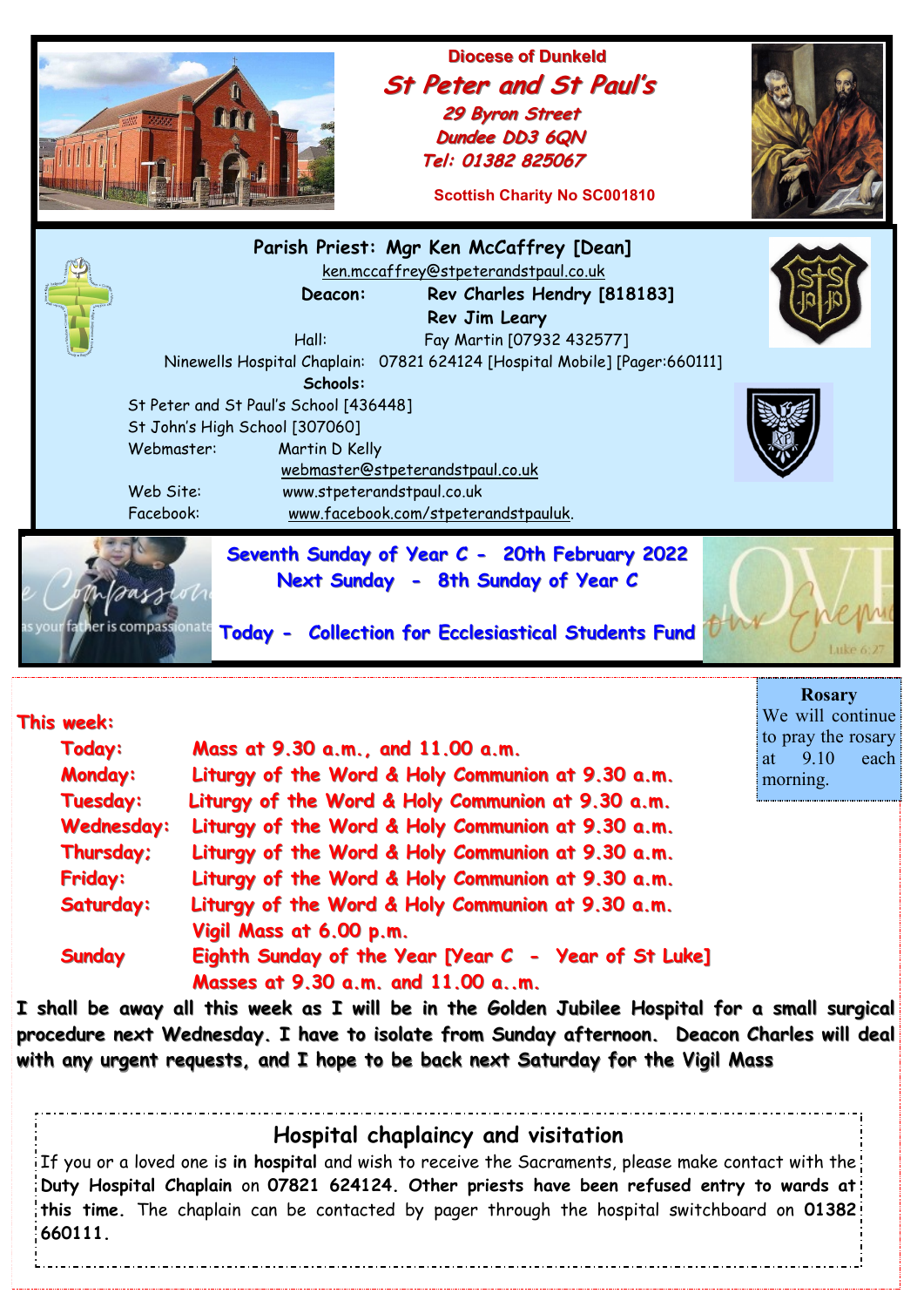#### **Of your charity, please pray for:**

**Our recently deceased: Freddy Gray, Lynda Douris & Kathleen Coyne and for all whose anniversaries occur at this time: Caroline Rice, Heidi Devlin, Frances Archibald, John Moncur, John Macgregor, Roderick Johnston & Charles Gallagher**

# FINANCE UPDATE

We are grateful for those who have supported us by Gift Aid and those who have put their collection envelopes and donations through the door or made donations through our Bank.

**This week we received a cheque from HMRC for £4403.01 for Gift Aid claimed from April 2021 to October 2021**

If you can make an offering Our details are; Royal Bank of Scotland - Dundee Kingsway Circus Branch, 277 Strathmartine Road, DD3 8NS Trustees of the Roman Catholic Diocese of Dunkeld No 3 Charity—St Peter and Paul Mission SORT CODE - 83 –18-12

ACCOOUNT - 00106267

Thank you all for your continued support

Grateful thanks for £1050 received through Direct Debit during the month ofJanuary

## **SECOND COLLECTION TODAY FOR THE ECCLESIASTICAL STUIDENTS FUND WHICH SUPPORTS OUR SEMINARIANS AND THE UPKEEP OF OUR SEMINARIES**

#### **SOME DIARY DATES FOR 2022**

Ash Wednesday - 2 March First Confessions for P 4 - Thursday 24 March at 2,00 p.m. P2 Mass - Wednesday 27th April Confirmations - Wednesday 4 May at 7.00 p.m. [with Bishop Stephen] 26th May - ASCENSION THURSDAY [P3 to lead Mass] Caritas Ceremony on Wednesday 1st June at SECC 9th June - P1 Mass for Feast of St Columba First Communions Sunday 19th June [Corpus Christi] P 4 to 7 Prizes– Tuesday 21st June P7 Leavers Mass and Presentation of Ties - Wednesday 29th June at 11.00

### SACRAMENT CELEBRATION FOR CHILDREN WHO DO NOT ATTEND ST PETER AND PAUL'S SCHOOL

If you child attends Mass here and is not at our school, and you wish them to receive Reconciliation and First Communion or Confirmation, please speak to Fr Ken as soon as possible so that the extra workbooks may be ordered.

Primary 4 for Reconciliation and First Communion and P 7 for Confirmation

With the reintroduction of the Sunday Obligation to attend Mass from the First Sunday in Lent [6th March] an essential part of the preparation for the Sacraments is that children attend Mass each Sunday. Though we will continue to stream some of our Masses this will be for the sick and housebound and those who are vulnerable only.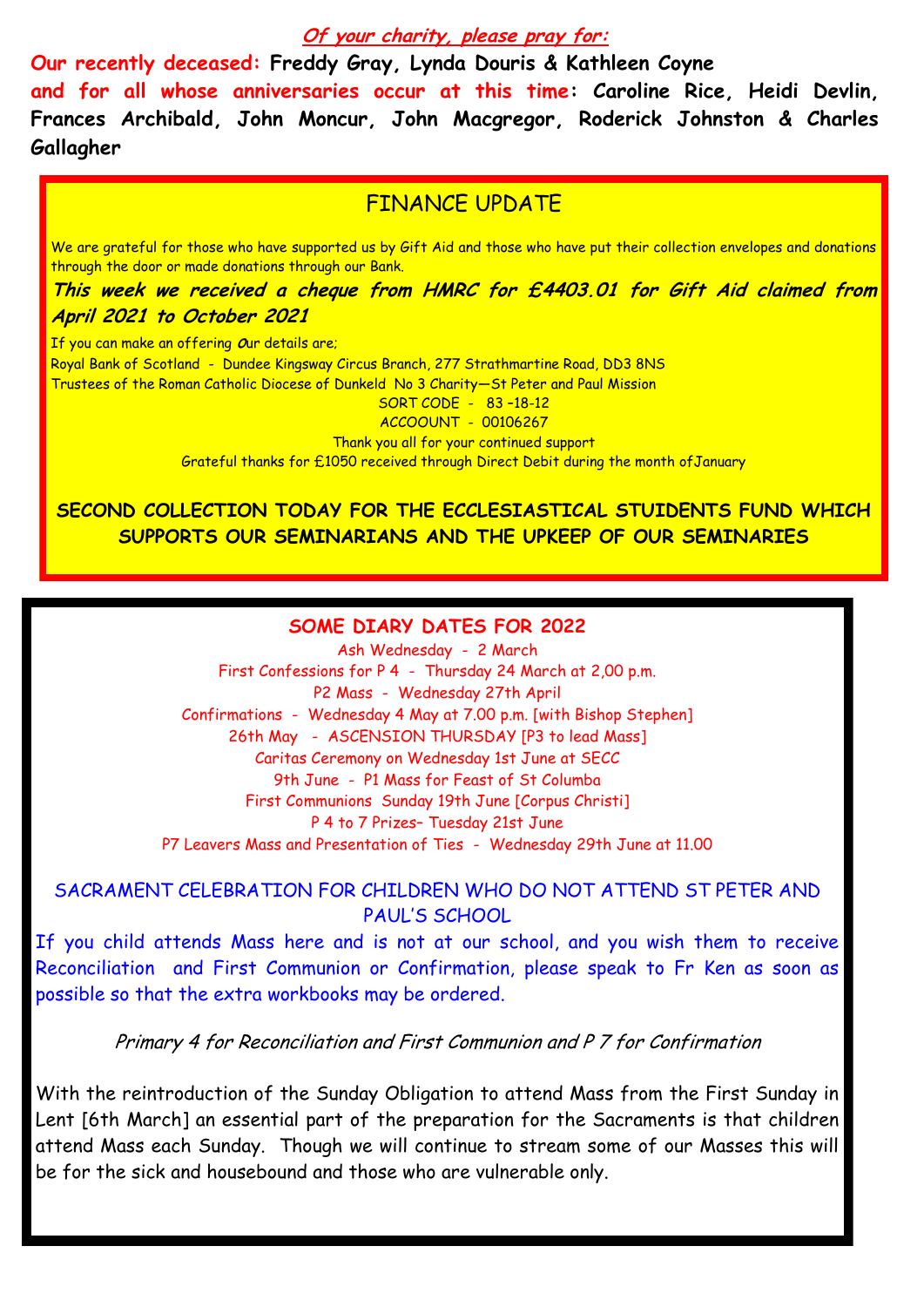## **SYNODALITY - FIRST PHASE - CONSULTATION QUESTIONNAIRE INFORMATION FOR PARISHIONERS**

On October 9th 2021, Pope Francis launched a Global Synod: a two year process, unprecedented in the history of the Catholic Church.

A synodal church is a community of equals who walk together, guided by the Holy Spirit, where everyone feels they belong, are listened to, and can offer opinions freely without being judged.

Popes often hold synods to consult their bishops when making important church decisions.

Pope Francis recognises that it is now time to consult us all, so that the Church goes back to the original way of being Church; where all members were consulted about its future.

We must honour what is holy and enduring in our Church, build on the values of what is good and think deeply about what the Church needs to be in our time.

And so, every baptised member of the Catholic Church throughout the world, is being asked take part in a unique opportunity, to have a stake in the future of the Church we love, and to dream about the kind of Church we want to have.

The **questionnaire is offered in paper form** as you leave the church, today and can be collected from the sacristy., or preferably**, it can be accessed and submitted online at:** [www.dunkelddiocese.co.uk](http://www.dunkelddiocese.co.uk) - it can be found in the 'synodality' menu on the task bar on the opening page of the website.

**All responses must be submitted online or paper copies returned to the diocese by Sunday 25 February 2022 [Diocese of Dunkeld 24-28 Lawside Road, Dundee, DD3 6XY]**

# **RESTORATION OF THE SUNDAY OBLIGATION TO ATTEND MASS**

MESSAGE FROM THE PRESIDENT OF THE BISHOPS CONFERENCE OF SCOTLAND

Dear Brothers and Sisters **in Christ**,

The obligation for Catholics to celebrate Sunday as a Holy Day by gathering together for Mass will be restored from the First Sunday in Lent, Sunday 6th March. Given the easing of restrictions in every other walk of like, the Church looks forward to welcoming Catholics back to Holy Mass. As always, the obligation does not apply to those who are sick and their carers or **to those aware of their greater vulnerability to the virus**. May the continuing recovery of our country bring new hope to us all especially those who are ill, those who mourn loved ones, those who are apprehensive and those who have sustained us in so many ways throughout the Pandemic. We, the Bishops of Scotland, take this opportunity to thank our clergy and our parish volunteers for all their efforts. May our Lenten journey this year lead us to a renewed appreciation of our Catholic faith, **of the celebration of the Eucharist** and of the presence of the Risen Christ who is always at our side.

### *Hugh Gilbert,*

Bishop of Aberdeen, President of the Bishop's Conference of Scotland.

Please note that it is still a legal requirement to wear face coverings in Church, and to sanitise your hands on entering and leaving the Church. You are also asked to continue to receive Holy Communion in the hand. The use of Holy Water is now available again for blessing at the beginning and end of entry to Mass

We would hope to re-introduce the Novena to Our Lady of Good Counsel on the first Saturday in Lent and to resume Eucharistic Adoration from Ash Wednesday and each successive Wednesday from after Mass until 12 noon.